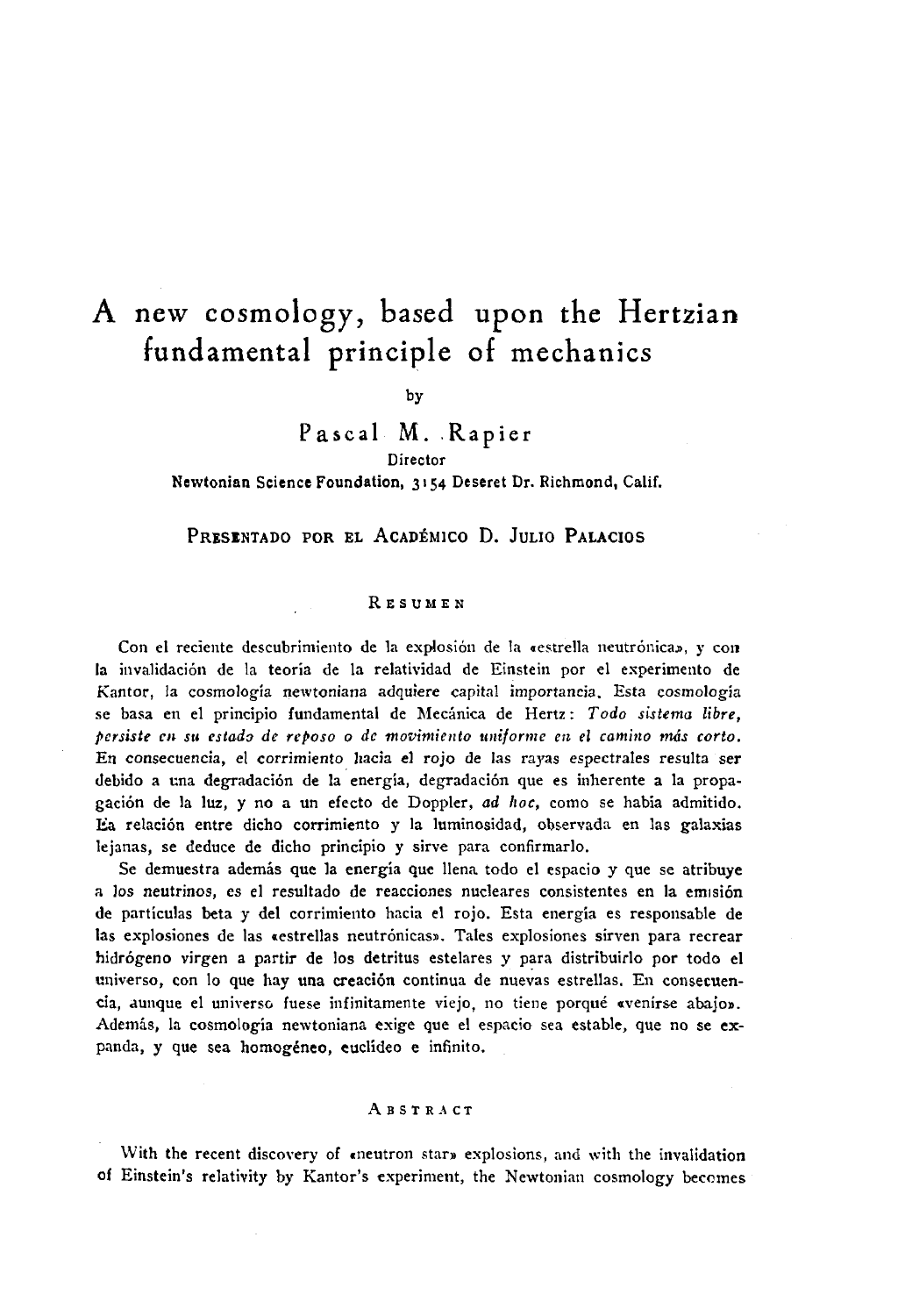of first importance. This cosmology is based upon the Hertzian fundamental principle of mechanics : *Every free system persists in its state of rest or of uniform motion in a straightest path.* Under it, the red-shifts are shown to be an energy degradation inherent to the propagation cf light, instead of an *ad-hoc* Doppler effect, as heretofore assumed. The observed redshift-luminosity relationship for distant galactic clusters is derived herein from the principle, and serves to confirm it.

It is further shown herein that the so-called neutrino energy which fills all space as a result of nuclear beta-decays and of red-shifting is responsible for the «neutron star» explosions. These explosions serve to recreate virgin hydrogen from dead stellar material and to distribute it as cosmic radiation all over the Universe for the continuous creation of new stars. Thus the Universe, though infinitely old, can never «run down». The Newtonian cosmology further requires that it is stable, non-expanding, homogeneous, Euclidean, and infinite.

Over 250 years ago, Sir Isaac Newton described the Universe to Mr. Bentley at the Palace at Worcester (1) as being stable and infinite in time and space. The Universe which Newton described was ageless, isotropie in Euclidean three-dimensional space, non-expanding, and on the average over great distances, homogeneous as to matterdensity, throughout a boundless space. It is now well known that the Newtonian mechanics upon which this stable Universe and the motions of all heavenly bodies can be predicted govern precisely deterministic and reversible phenomena, phenomena that are entirely conservative both of energy and entropy. The fundamental principle involved" has been succinctly stated by Heinrich Hertz : *Systema omnc libentm perseverare in statu suo quicsccndï vel movcndi unir foriniter in directissimam.* This principle governs the movements of all celestial bodies, without exception, and requires that they behave ieversibly. It is therefore to be expected that it will govern the Universe as a whole, and that being composed entirely of celestial components that behave reversibly, the Universe as a whole should behave reversibly. It follows that the Universe as a whole is a conservative system, and thus is in a complete state of thermodynamic equilibrium with its environment, which is infinite space.

With the Hertzian principle as my central theme, I have for the past seven years lectured upon invitation to professional groups on science and astronomy. To account for the fact that the Universe of Newton, though infinitely old, has not yet and will not ever rurt down, but that its stars continue to shine, I postulated over three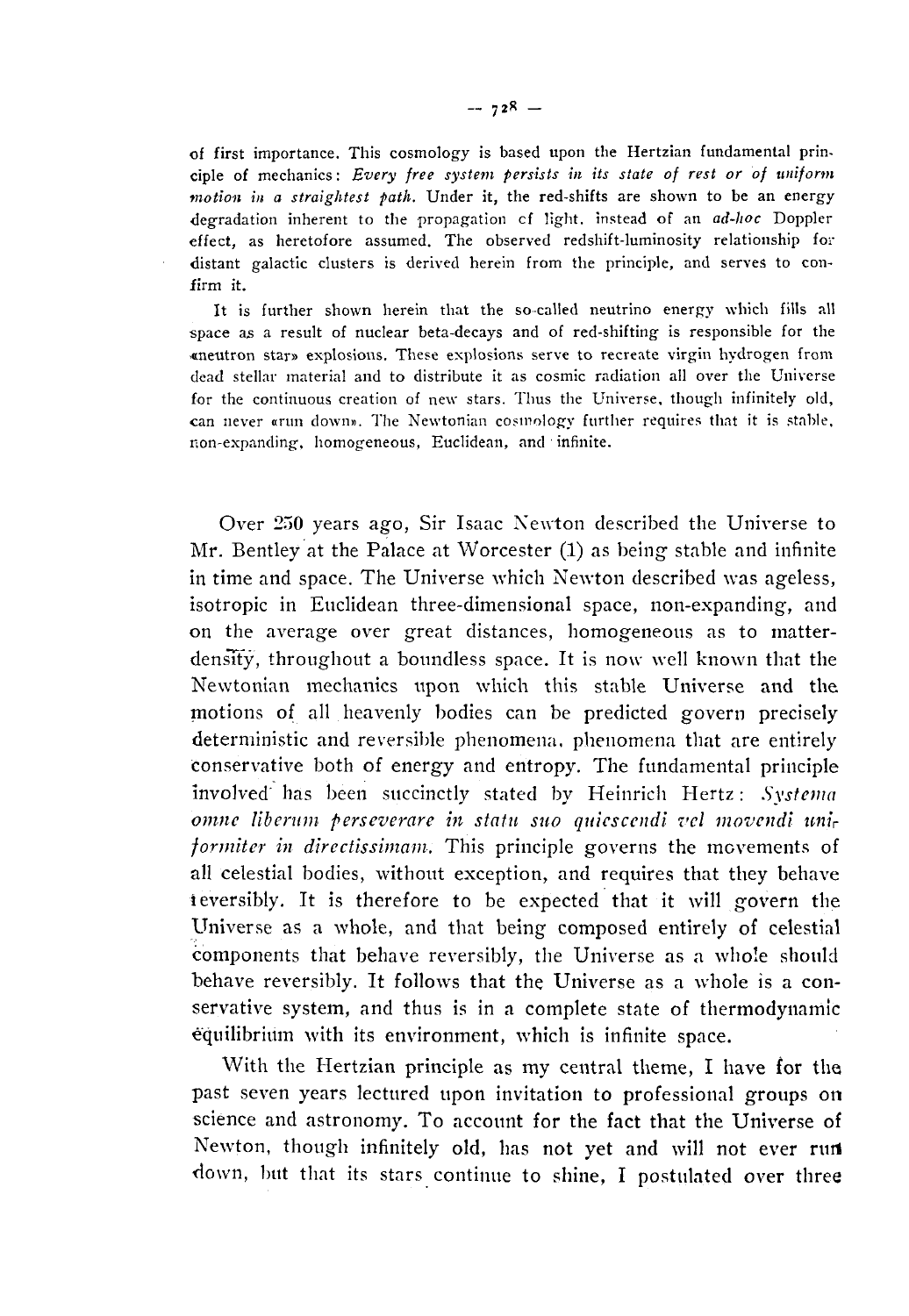years ago a mechanism whereby continuous creation of new stars from virgin hydrogen would be possible. Hydrogen for creation of new stars would be evolved from dead stellar material by explosions of «neutron stars», so that the Universe could continue to exist throughout eternity, just as we see it today (2).

Here is what I wrote to Professor Herbert Dingle on August 12, I960:

«Perhaps you can offer some suggestions on the following problem, which I consider the most basic of our time. Recently, galaxies 0.000 million light-years away have been photographed by •our largest telescope. The light from these is so degraded by redshifting that the ultra-violet lines appear in the middle of the green, spectrum. What is the ultimate disposition of the energy that disappears during red-shifting? Similarly, the detectable radiation from our Sun and from every star accounts for only about 5/8ths of its total radiation. Fully 3/Sths of the energy that is generated disappears in the form of neutrinos into space itself. What is the ultimate disposition of this energy? Finally, when a white dwarf star has radiated the last dregs of its energy and reaches the ultimate stage of collapse, which is a neutron star, is this the end, or a new beginning ?It is inconceivable to me that Providence could be so wasteful of energy and of matter as to allow such destructive processes to occur spontaneously with no purpose whatsoever. It seems to me that these three processes must be connected by some natural law, so that the red-shift energy and the neutrino energy can regenerate neutron stars into the original hydrogen gas.»

Prior to giving this broad hint, I had already postulated just such a natural law. I presented it before the Richmond Rotary Club at their May 20, 1960 meeting.

## FORMATION OF A NEUTRON STAR

Here roughly, is how Nature handles her problem of dead stellar material. Stars «live» by thermo-nuclear fusion reactions (3), whereby hydrogen is first converted to helium and later is «cooked» in hot stellar interiors into the heavier elements. A normal star like our sun will «live» for around 10 billion years in this fashion, before it exhausts its nuclear fuel. Once its useful life is ended however,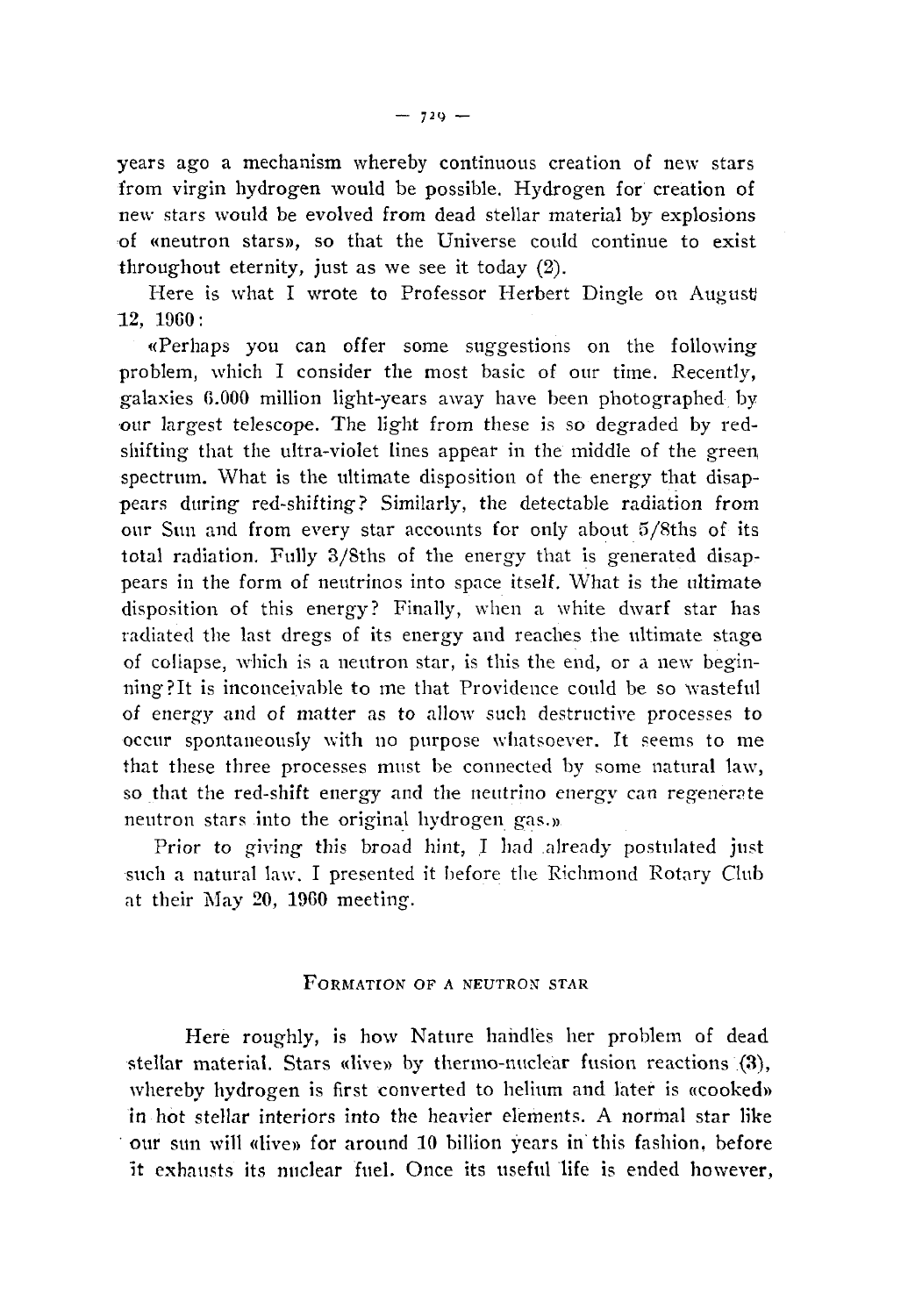the star grows cooler, and becomes compressed by gravitational contraction into a «white dwarf», about 5.000 times as dense as lead, weighing 10 to 20 tons or more per cubic inch. At such great densities, most of the electrons are stripped from their shells surrounding the different atomic nucleii, and float to the surface of the white dwarf, forming a thick blanket. The star will continue to cool and shrink slowly over a period of a billion or more years, shining feebly as it cools, until it reaches a state of incipient collapse into what is now called a «neutron star», though as we shall later see, a neutron star would have only a momentary existence. Such a collapse of a white dwarf was first observed and reported on March 5, 1959 by Dr. W. J. Luyten of the Minnesota Observatory.

I postulate a critical, or ground-state density for stellar material, which when attained, due to gravitational pressure at the center of a dwarf star, triggers the mechanism of ultimate collapse into a «neutron star». At this critical density, the matter at the center of the star becomes resonant to the vast sea of neutrinos in intersellar space that have accumulated from stellar thermo-nuclear fusions and from inter-galactic red-shifting of light. This great flux of neutrinos converts protons at the center of the star into neutrons, according to :

$$
p + \nu = n + \beta^+ \tag{1}
$$

which signifies that a proton from a nucleus plus a neutrino from space form a neutron plus a positron. The positron that is formed is attracted by the electron blanket at the surface of the star, and" travels there almost with the speed of light. At the surface, it annihilates with an electron, with the emission of 1.02 MeV gammarays:

$$
\beta^{-} + \beta^{+} = 2\gamma \tag{2}
$$

Because of the density of the star, the annihilation radiation cannot penetrate it, but can only bounce outward, so that its «kick», or the radiation pressure against the surface of the star compresses and aids in the gravitational collapse of the star ; thus all of the protons inthe normal atomic nucleii composing the star are converted into neutrons. This chain reaction, with each proton furnishing a positron to increase the radiation compression, continues until all of the pro-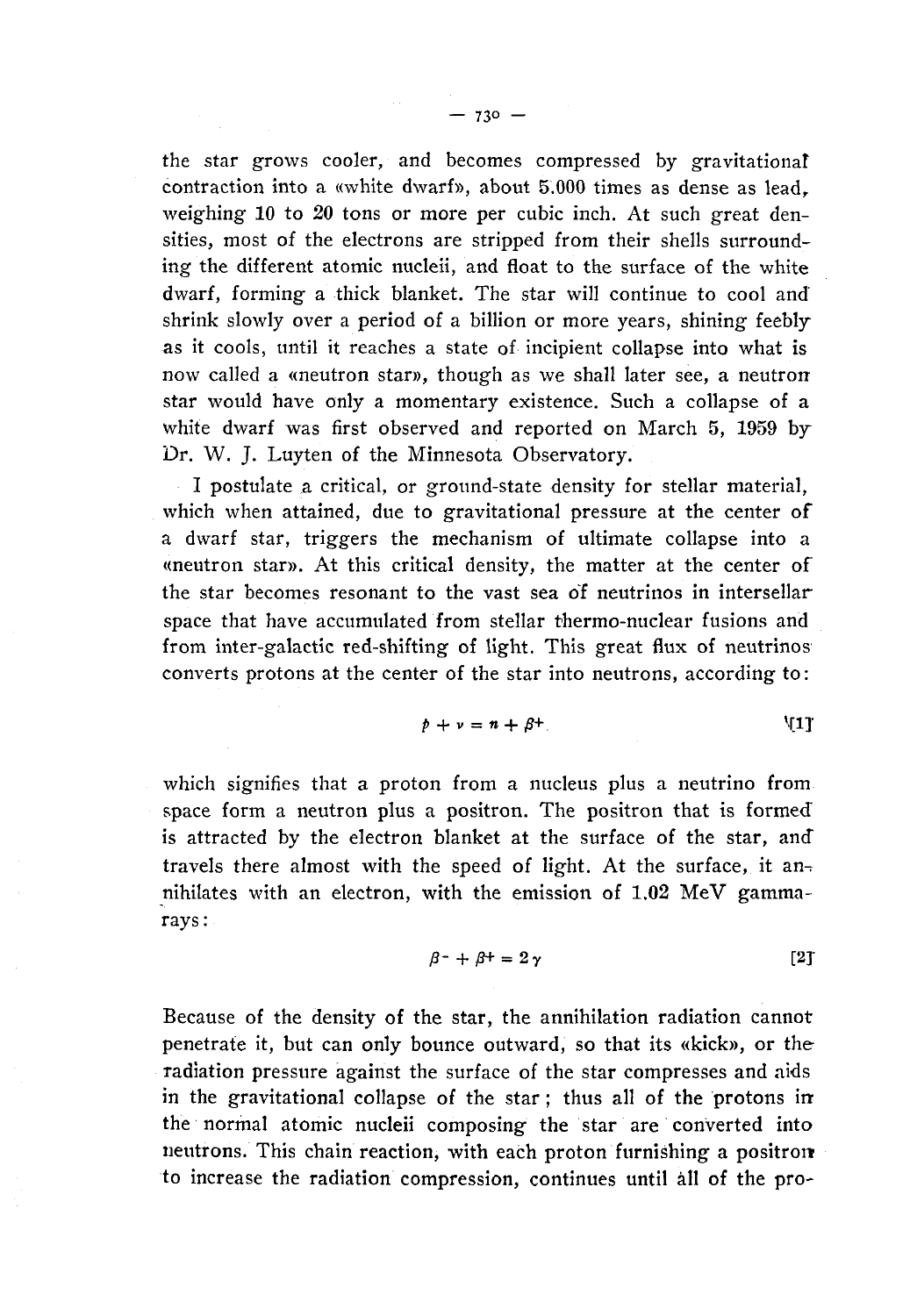tons are used up. The star *is* now in its ultimate state of collapse,. a neutron star, but this is an unstable state resembling an egg about to be hatched. It has a density of more than 100 million tons per cubic inch.

The half-life of neutrons is only about 12 minutes, and by beta decay they form hydrogen and neutrinos, viz :

$$
n = \beta^- + H^+ + \nu \tag{3}
$$

But since the density of the neutron star is greatly in excess of the critical density necessary for neutrino absorption, this neutrino and electron flux is absorbed as fast as it occurs. Within half an hour, as postulated in 1952 by George Gamow with regard to neutron. cosmology, the energy absorbed becomes sufficient to blow up the star, and to scatter nascent hydrogen all over the Universe, with velocities ranging up to a billion times the speed of light. This process of continuous creation of virgin hydrogen accounts both for the- «steady-state» condition of the Universe we see at present and for cosmic radiation.

I shall leave the ultimate refinement of this proposed mechanism to those who specialize in nuclear research, as they should be more familiar with the complex problems involved than I. Herein, I shall emphasize only that Nature is simple and does nothing pompously or in vain. Regardless of what the ultimate mechanism turns out tobe, the fact remains that «neutron stars» serve the function of scattering virgin hydrogen all over the Universe for the continuous creations of. new stars, and for this purpose, Nature has decreed that they must explode immediately upon formation. As a result, *the law of conservation of energy can now be extended into a law* of conservation of entropy for the Universe as a whole. Because «neutron star» explosions reverse the process of beta decay, the energy of the Universe is able to run uphill and to compensate ihj every way for the degradation of energy due to spontaneous processes that obey the second law of thermodynamics and that occur in the normal sequence of events.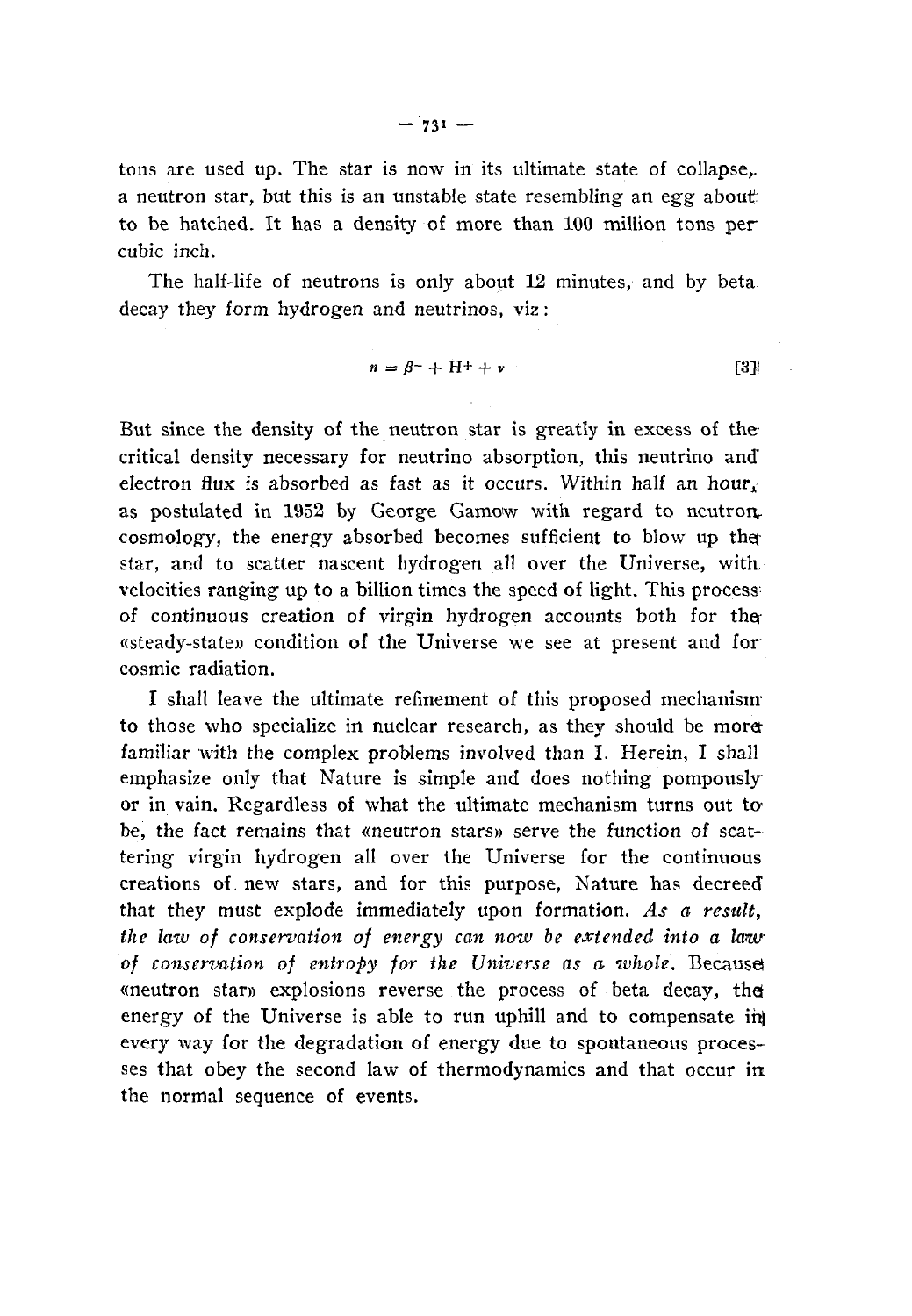## RED-SHIFTING *OF* INTERGALACTIC LIGHT

While it is clear from the above that the Universe itself is a -conservative system in that it stores the availability of the energy that is seemingly lost during beta decay and during the redshifting of light in intergalactic space, the nature of beta decay and of redshifting is not so clear. The following explanation of red-shifting is consistent with the Hertzian fundamental principle of mechanics and with classical thermodynamics. It requires that the propagation of light, in common with all other naturally occurring thermodynamical processes, *is* non-conservative of energy and dissipates it over very .great distances with a consequent degradation of frequency along the path of the ray.

Regardless of the microscopic mechanisms involved in the emission and absorption of electromagnetic radiation, it must be recognized that the propagation of light in space, through a vacuum, is a spontaneous process, i. e. one that occurs without external interference. As such, it must obey the second law of thermodynamics. ^A spontaneous process takes place at a finite rate, and is therefore irreversible, since all reversible thermodynamic processes, by definition, are required to occur at an infinitesimal rate. Thus, over very great distances the energy of a light ray must inevitably run down hill and its availability, as exhibited by the frequency of the beam, must decrease. Moreover, the first law of thermodynamics must also be obeyed, for this law unlike the second law, allows no exceptions whatsoever. Energy as a whole must be conserved, independently of whether the phenomenon under consideration behaves reversibly or irreversibly. As the frequency decreases along the path of the ray, the luminosity per oscillator must increase, and for the end states of the ray the fact emerges that,

$$
I_0 \nu_0 = I_1 \nu_1 \tag{4}
$$

is invariant for the process of propagation of the light beam, since the total energy under consideration is proportional to the product of these two variables, the first being an extensive factor and the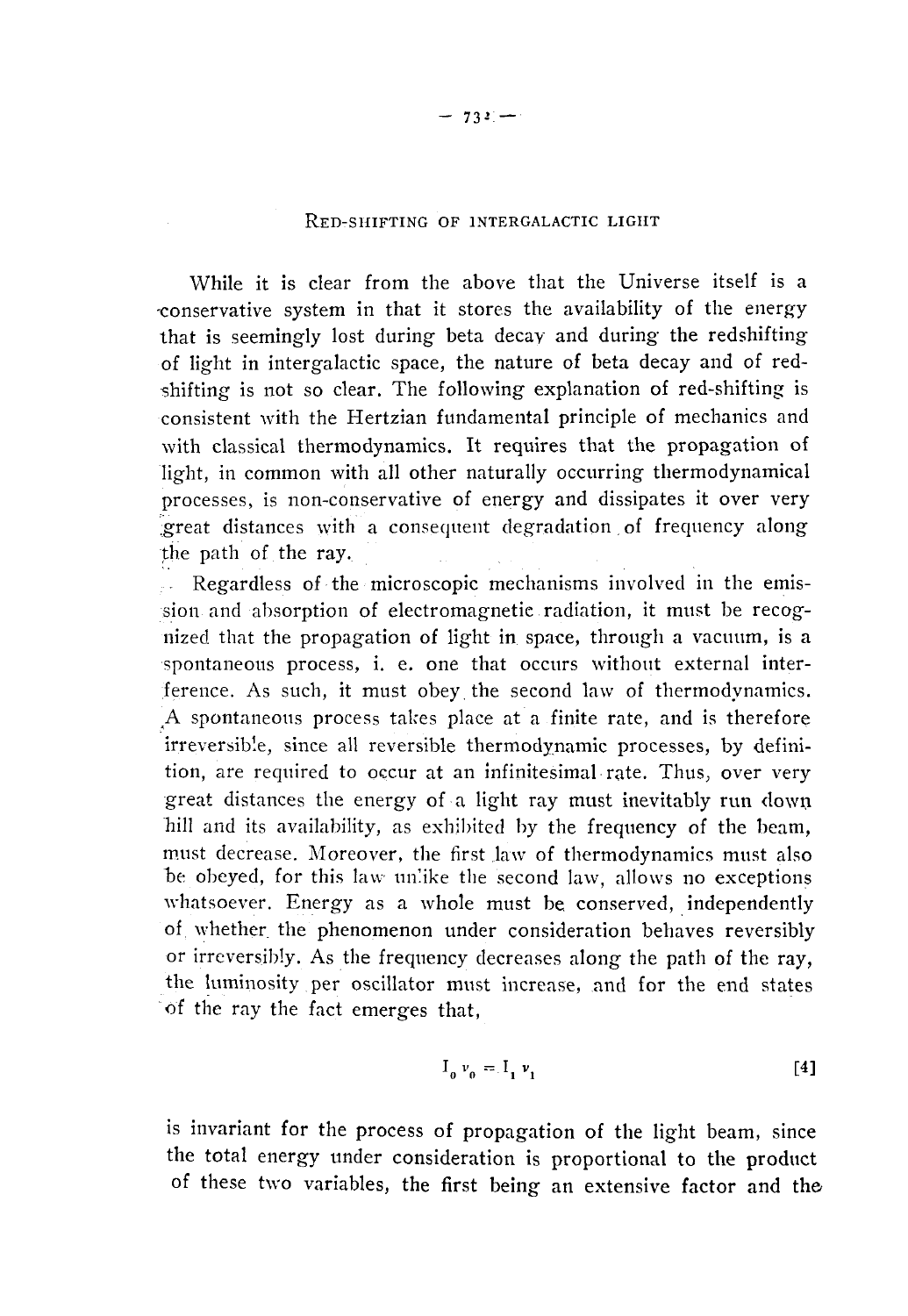second an intensive factor necessary for a thermodynamic description of light.

Fia. 1.

*GALACTIC RED-SHIFTS VS. DISTANCE*



The line curving to the *right* is for a three-dimensional Euclidean Universe, wherein the red-shifted light conserves its energy, but not its entropy. The line curving to the left is the theoretical line for apparent distances in this same steady-stite Universe, it is identical with the observed line.

The red-shifting of light from distant galaxies, together with an anomalous increase in apparent luminosity, is therefore required under the laws of thermodynamics and one does not need to make any *ad hoc* assumptions to explain it. Nevertheless, the fad in cosmology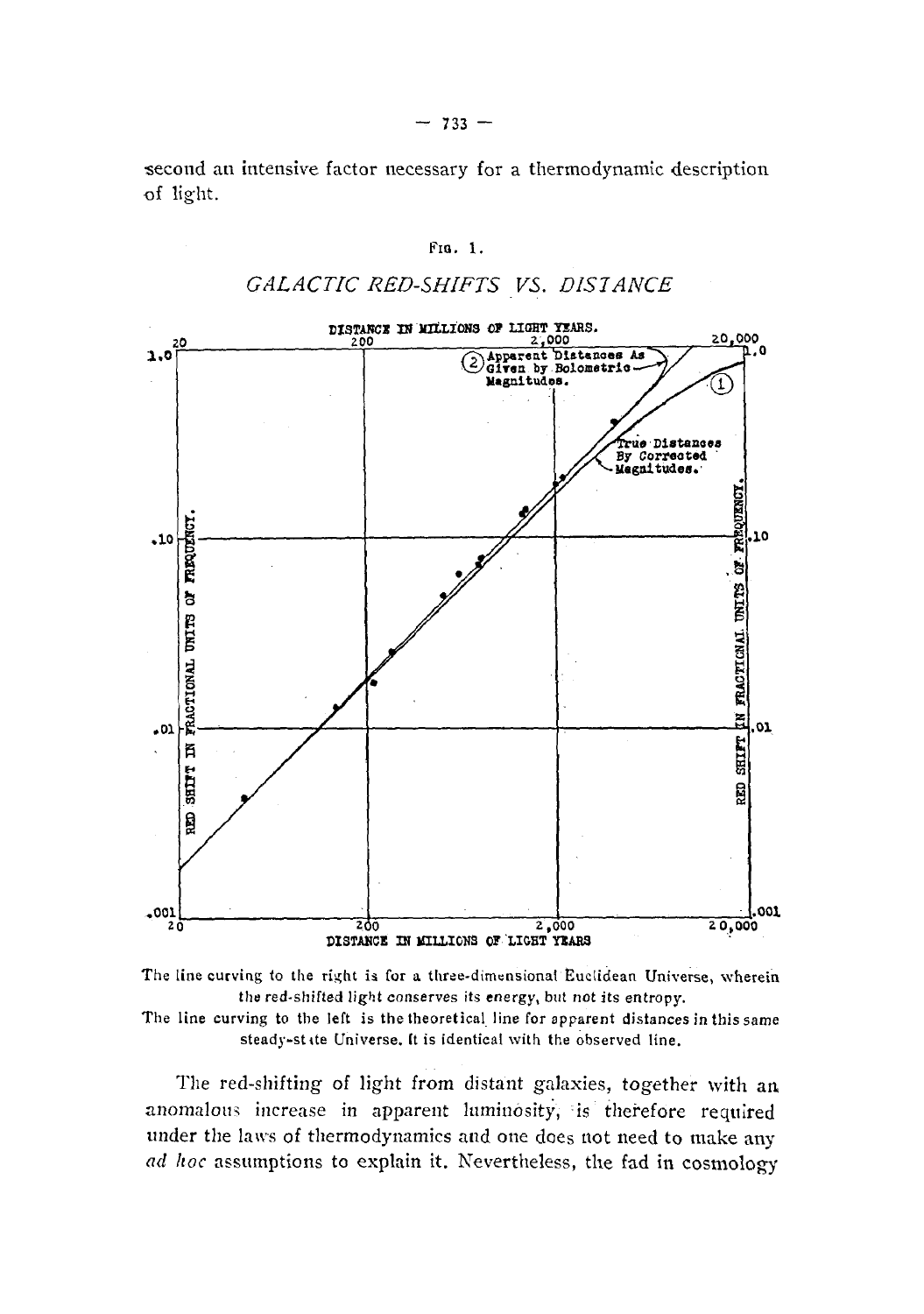in recent years has been to put rationality aside and to postulateweird non-conservative" models of the Universe, based upon Einstein's (4) purely *an hoc* assumption that red-shifting of light is dueto Doppler effects. Aside from the absurdities that this assumption leads to, recent observations have demonstrated that the distant galaxies are not receding from us, but are stationary in space, sothat Einstein's assumption, together with its impossible consequences must now be abandoned. Further discussion and conclusions that can be drawn from these recent observations appear in the Appendix. The inescapable conclusion is that red-shifting is a form of energydegradation for light rays that is governed by the second law of thermodynamics.

#### UNIVERSAL RED-SHIFTING

A sufficient condition for a system like the Universe to satisfy in order to be conservative is given by La Place's equation :

$$
\nabla^2 \varphi \left( r^n \right) = 0 \tag{5}
$$

Two solutions for the exponent *n* are possible. The first solution  $(n = -1)$ , is the familiar one for a conservative central field, and governs the planetary motions. It requires a concentration of matter about some sort of center, with the concentration falling off to zero at the boundaries of the system ; however, because the Universe is observed to be homogeneous as to matter density, which infers that it is boundless, the first solution is ruled out, except for purely local fields. The remaining solution  $(n = 0)$ , requires that  $\phi$ , the Universal gravitational potential, is independent of position and is constant, as is only to be expected for a boundless and infinite Universe.

For a light ray traveling radially in this Universe with a dissipative force Q per mass-unit of energy being present, the Lagrangian equation of motion is :

$$
\frac{d}{dt}\frac{h\nu}{c} - \frac{h\nu}{c^2}\frac{d\beta}{dr}(r^0) = \frac{-h\nu}{c^2}Q
$$

Now  $\frac{d\varphi}{dx}$  (r<sup>0</sup>) = 0, and for radial motion of the light with respect to the observer,  $d t = d r/c$ , so that,

$$
\frac{d\mathbf{v}}{d\mathbf{r}} = -\mathbf{v} \mathbf{Q}/c^2
$$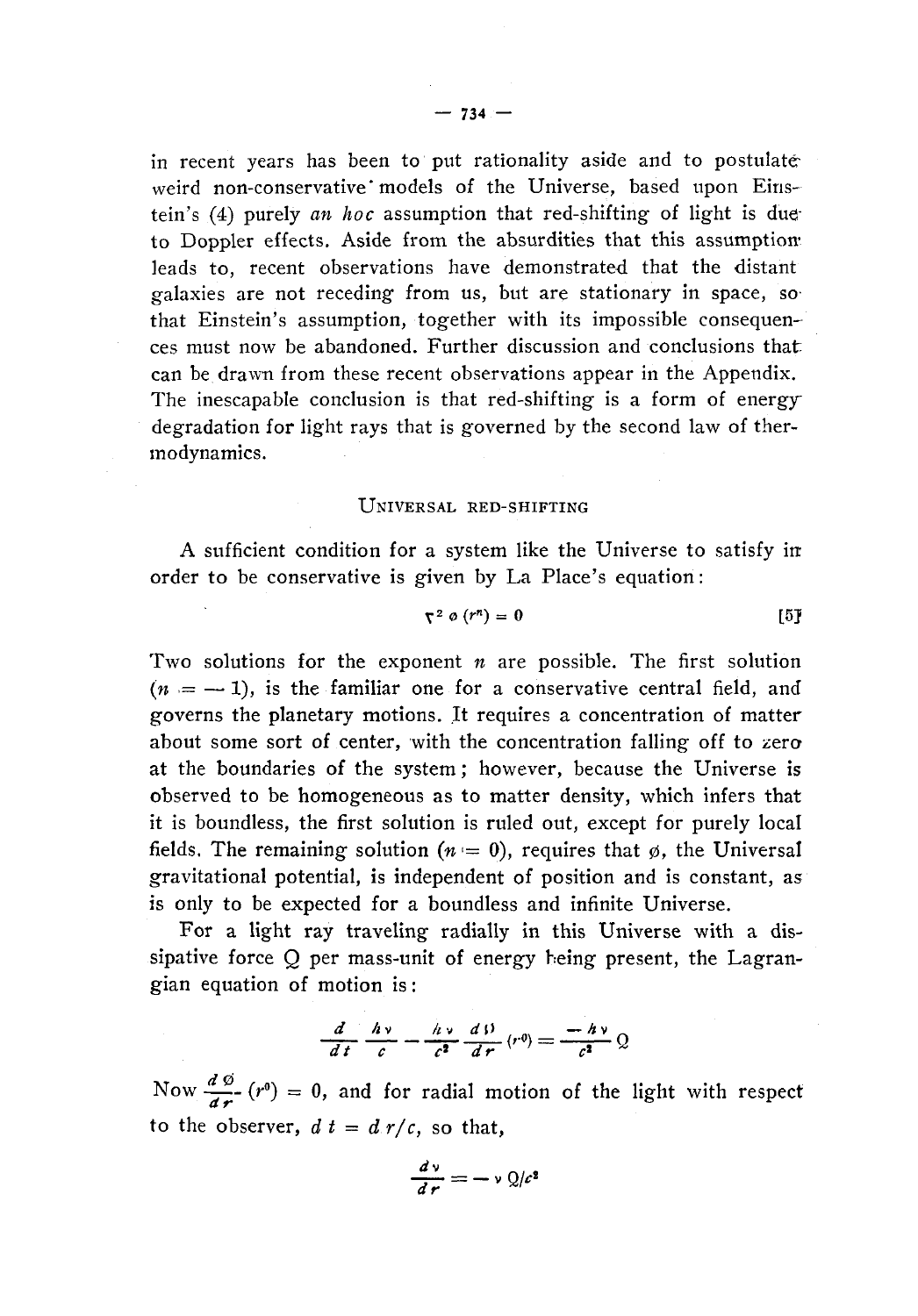$$
v = v_0 \exp.(-K r) = v_0 (1 - K r + K^2 r^2 / 2! - K^3 r^3 / 3! + ...)
$$
 [6]

The approximate relationship,  $v_0$  (1 – K *r*), obtained by retaining •only the first two terms of the expansion, turns out to be Hubble's law of the red-shifts, with K set equal to Hubble's constant in suitable units. The true distance versus red-shift relationship given by  $[6]$ is plotted as Curve 1 (fig, 1). This curve becomes asymptotic at a fractional red-shift of unity, indicating that the distances to such .galaxies as would possess this shift are infinite. The straight line through the points representing actual galactic clusters is Hubble's law of the red-shifts. Apparent (virtual) distances to galatic clusters, as plotted here, are obtained indirectly from measurements of bolometric magnitudes by assuming an inverse-square luminosity- •distance relationship. To obtain them from [6], one must use the luminosity versus red-shift relationship given by [4] along with the, inverse-square law; thereby, distant galaxies appear somewhat brighter than one would expect from the inverse-square relationship •taken alone. Curve 2, which becomes asymptotic to the left and which relates the red-shifts to bolometric magnitudes, results and is -completely confirmed by observation, since the galactic points lie •directly on it. In sharp contrast to this prediction of Newtonian cosmology, the - predictions for relativistic cosmologies are all curves lying well to the right of the observed points. As a result, one : frequently hears it said that «galaxies used to be brighter than they are now», or that «radio-galaxies used to be noisier than they are :now». Perhaps Nature rebels at being asked to obey a mathematics which she does not understand ; or perhaps she is as she is, and not •as cosmologists would like her to be.

The property of intergalactic space that causes the red-shifting and the anomalous increase in luminosity (5) of the light from distant' galaxies confirmed above is certainly not characteristic of a void. Neither are the velocity-dependent coefficients of permittivity and permeability of free space developed in an earlier paper (6) characteristic of a void. Free space possesses definite physical properties, such as the ability to propagate light, to polarize, and to store potential energy, which can be subjected to direct physical measurement.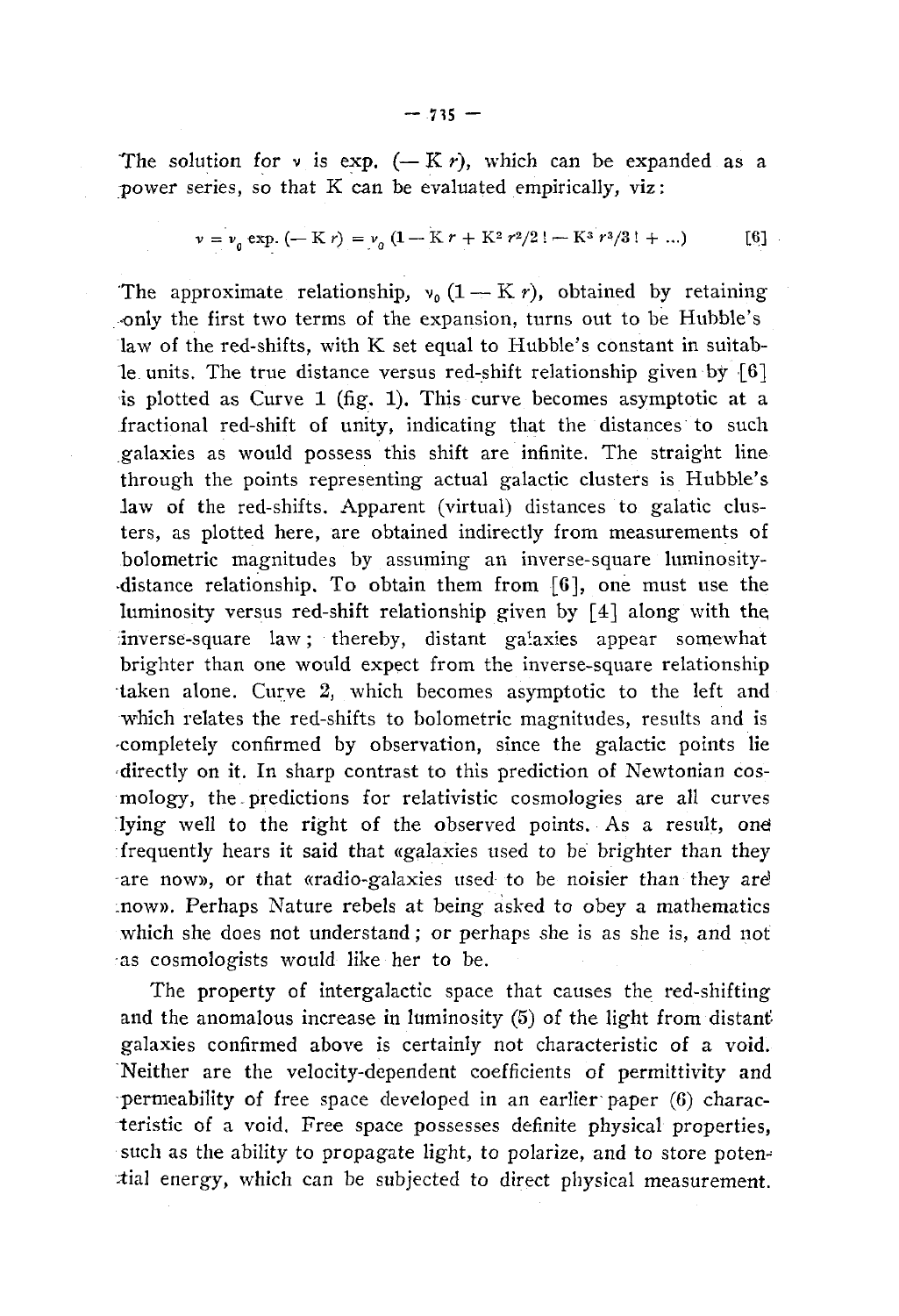Under the Hertzian fundamental principle, the only properties of space with' which we need concern ourselves are those of complete physical continuity and of perfectly elastic coupling. The Universe. behaves as though all points therein are elastically coupled to all other points. Events are coherent, and are governed by the principle of causality ; this is the true meaning of the Hertzian variational. principle and of the gravitational sort of aether that both Hertz and\_ Newton proposed. Other properties than those mentioned above would seem to be superfluous. For example, the property of rigidity belonging to the classical aether, whereby such an aether can later be identified with a preferred coordinate system, has not been demonstrated by experiment, despite many efforts, is not required to explain, the general phenomena, and therefore under the first rule of philosophical reasoning must be regarded as superfluous. Perhaps the modern view on the aether has been most clearly stated by Rabi (T) :

«It was very fashionable at the turn of the century to talk of an aether ; Maxwell was attracted to the idea and Kelvin apparently was convinced of the existence of the luminiferous aether. However, this went out of fashion with the introduction of Einstein's special theory of relativity, because there was no real need for an aether. Yet now we find that space has some strange properties. The annihilation of electron pairs and the materialization of matter would seem to endow space with rather substantial properties. This, in fact, is one of thaconsequences of quantum electrodynamics ; we refer to the polarization of the vacuum, which means the polarization of the aether ; not the aether envisioned by Maxwell or by Kelvin, which had complete rigidity and yet was completely permeable, but a very remarkable kind, of which we are just beginning to learn the properties.»

In view of the overthrow of Einstein's theory of relativity by Kantor (8), who invalidated its postulates, the gravitational aether of Newton not only becomes a necessity; it emerges now as the sole vehicle of reality, a single entity of which all things, visible and invisible are composed. Mathematically, all forms of energy become mere singularities, or poles, in this all inclusive medium, expressible as orthogonal functions, such as Fourier series or integrals. In this strange new kind of aether, which can be directly identified with space itself, only the singularities, or «holes» are observable, and the propagation of all effects must take place isotropically with respect to their sources. Most important, this new aether provides thé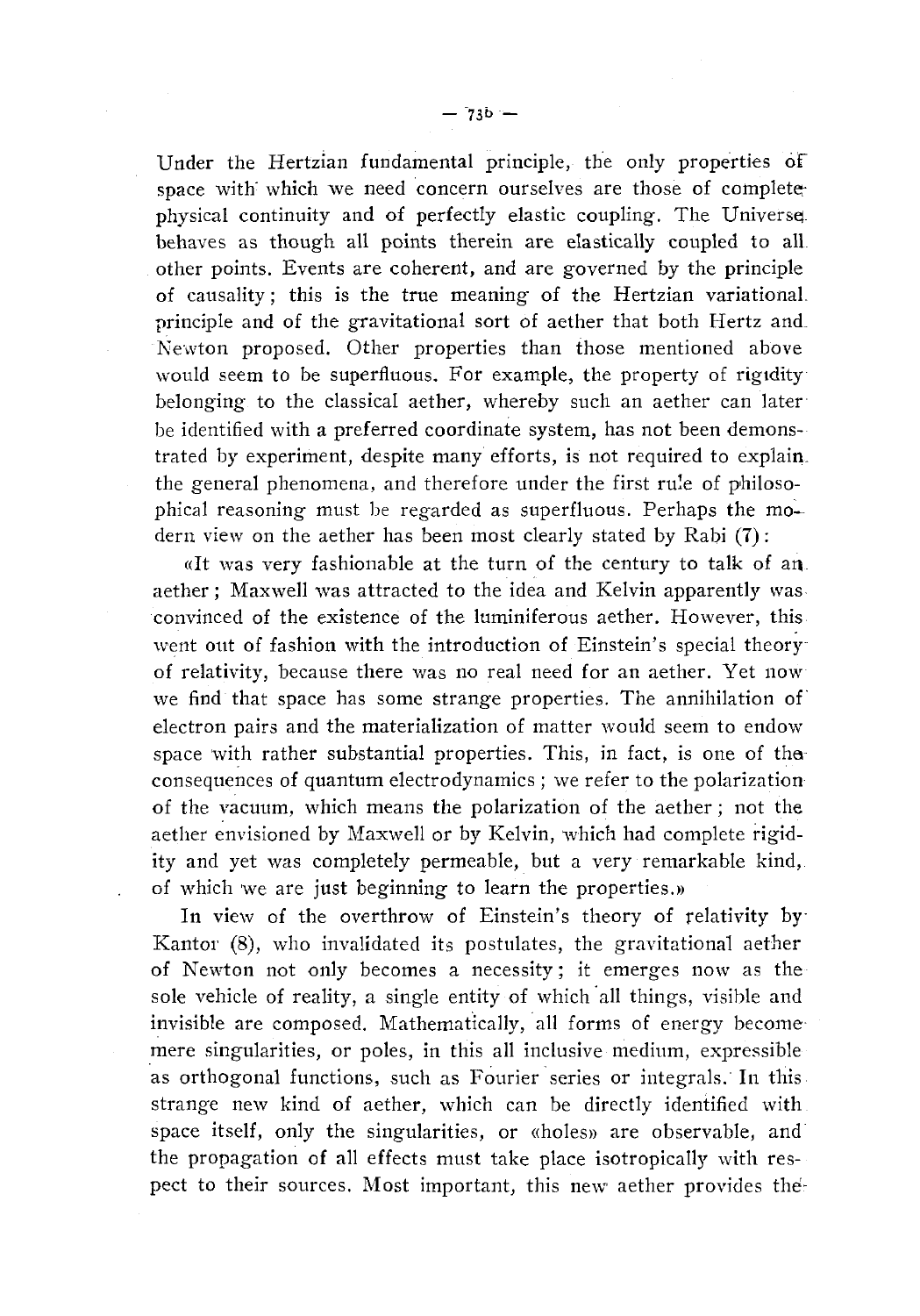mechanism for red-shifting inter-galactic light and for storing the availability of this energy and the neutrino energy that seems to disappear as a result of beta decays. Finally, it provides the inexhaustible reservoir of available energy that is necessary for the rebirth of virgin hydrogen from dead stellar matter which occurs steadily by~ explosions of «neutron stars» throughout an infinite and eternal Universe.

## APPENDIX I

The Doppler Interpretation of the Red-Shifts.

According to Einstein (9), the Doppler effect from a source of light moving radially away from the observer is :

$$
\nu = \nu_0 \left( 1 - \frac{1}{2/c^2} \right)^{\frac{1}{2}} / (1 + \frac{V}{c})
$$
 [7]

where V is the relative velocity and where  $\nu$  is measured Doppler frequency of a ray from an oscillator that would have the rate  $v_0$  when •stationary with respect to the observer. Elsewhere in the same paper, Einstein stresses that the motion is purely relative, and so 'we have no alternative but to accept his pronouncement that the velocity  $V$  is of a purely relative nature.

In [7] the denominator is the classical Doppler effect for a wave propagated at *c* velocity. The numerator, however, does not appear in the classical expression and is explained by Einstein as dilatation, of the time, whereby a moving clock runs slower than one fixed in the observer's frame. Let this be so. Then for the time dilation, which. is independent of the angle of viewing:

$$
v' = v_0 (1 - \nabla^2/c^2)^{\frac{1}{2}}
$$

so that,

$$
d t' = d t / (1 - \nabla^2 / c^2)^{\frac{1}{2}}
$$
 [8]

If the Universe is expanding in accordance with these Doppler effects as Einstein claimed  $(4)$ , this slowing-down of time must occur-

REV. DE LA REAL ACADEMIA DE CIENCIAS.—1963. jr i statistica de la seconda de la seconda de la seconda de la seconda de la seconda de la seconda de la seconda de la seconda de la seconda de la seconda de la seconda de la se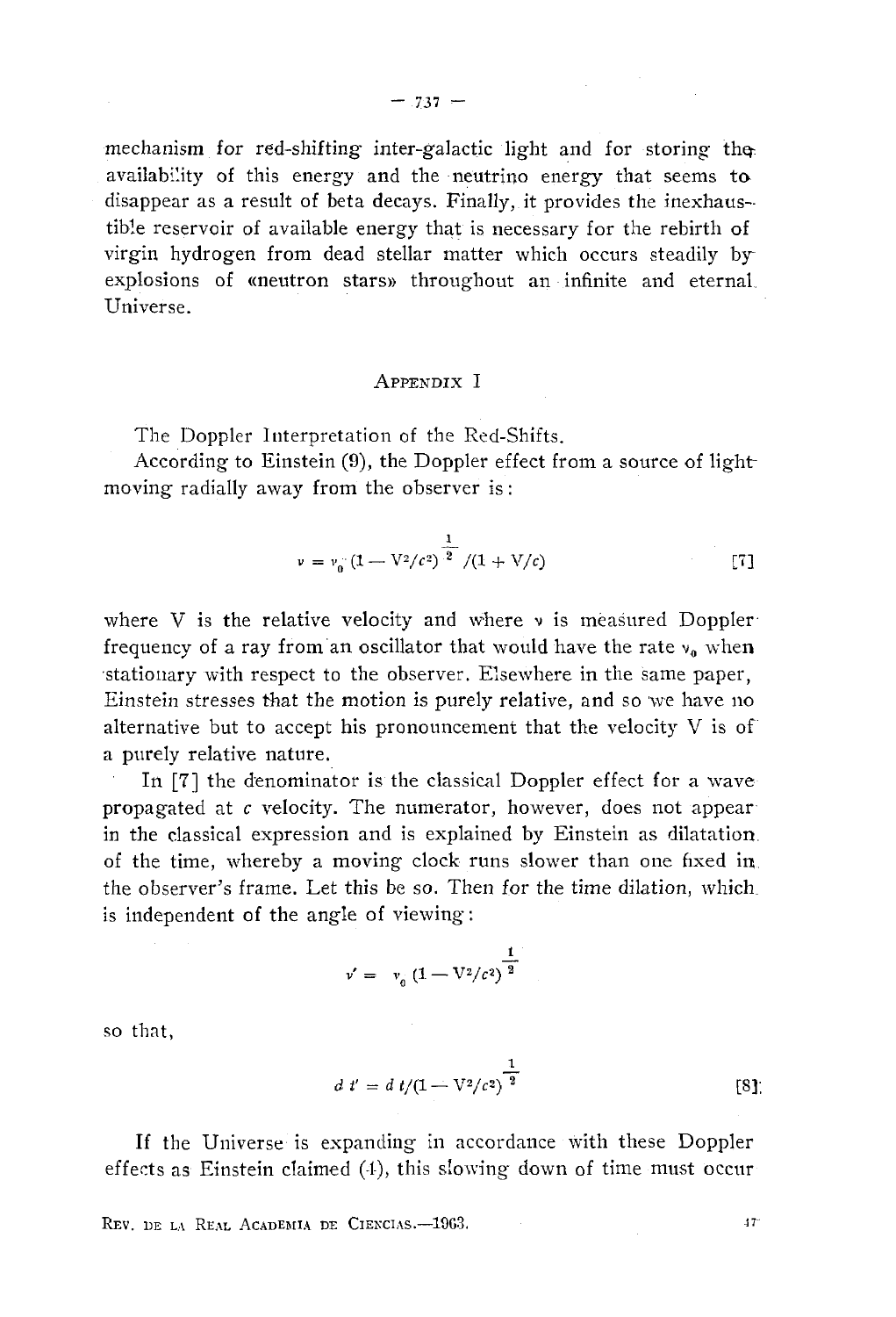within every galaxy that is receding from us, and the further away that galaxy is, the more slowly must its clocks run. Let this be so.

Under the expanding Universe hypothesis, regardless of whether the Universe began with a «big-bang», or is in steady-state, the galaxies continue to move apart with unchangeable velocities. They are unaccelerated, since observations out to 6 thousand-million light years show that there is no slowing down of the expansion. At this great distance, the red-shift is  $\frac{1}{2}v_0$ , and from (8) the time intervals .are related as :

$$
d\ t'=\frac{5}{4}\ d\ t
$$

so that clocks 6 billion light years away lose 15 minutes per hour that -they run.

Now it follows unequivocally from the principle of relativity, since -no accelerations are involved and all the reference frames are inertial, that all of the reference frames, or galaxies, are equivalent and no •one of them is in any way different from the others. We are free to -place an observer on any galaxy anywhere in the Universe that we choose, and when we do this, that observer will notice that all the other galaxies are running away from him and that all of their clocks -are running slower than his own.

Thus, under Einstein's hypotheses, every clock in the Universe runs permanently slower than every other clock, and no *legerdemain* with the clock hands, such as modern mathematicians like to perform (11), can possibly correct this contradiction.

The assumption that the red-shifts of distant galaxies are Doppler effects leads to an impossible consequence, and must itself, along with the various relativistic cosmologies, be rejected as impossible. "Therefore, the red-shifts cannot be Doppler effects and must be assigned a more logical cause. Finally, one is led to wonder if those who believe in expanding or exploding Universes because of the above hypotheses have ever stopped to consider the following definition of mathematics :

«Mathematics is that exact science whereby, starting with a faulty premise, we reason through a series of rigorously logical steps to ;an insane conclusión.»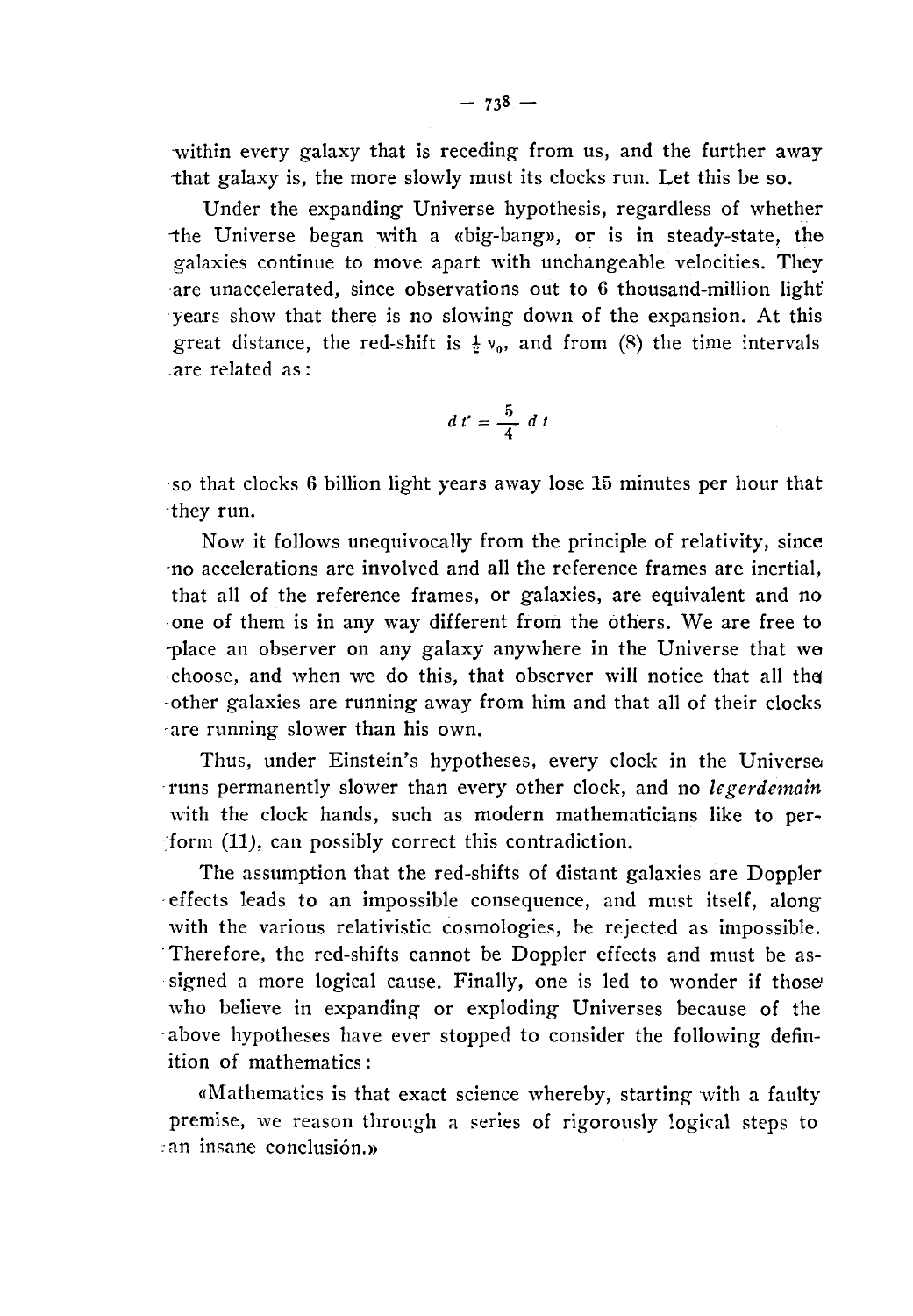### APPENDIX II

Experimental Verification That the Red-Shifts Are Not Doppler Effects.

Kantor's experiment (8) shows conclusively that the speed of light .depends upon the purely relative speed of the Hertzian free system (Containing its source, viz :

$$
\overline{w} = \overline{c} + \overline{u} \tag{9}
$$

wherein *ü* is limited strictly to uniform rectilinear motion (not gravitationally induced). It follows from this test that the constant of .annual aberration of light from a stellar system having a recessional •component of motion *ñ* with regard to the solar system is :

$$
\tan \Theta = v/(c-u) \tag{10}
$$

where  $v$  is the orbital speed of the earth. This formula, as suggested •originally by Dingle (12), offers a means for testing the nature of the red-shifts. If these are truly Doppler effects, the there will exist a differential annual aberration between nearby stars and very distant ;galaxies possessing large red-shifts. On the other hand, if in accordance with Newtonian physics, these red-shifts are due to progressive degradation of the light rays as they move through vast regions •of space, then the galaxies possessing these large red-shifts are sim- -ply very remote from us, but are stationary in space. The aberrational constant will be the same for them as for nearby stars possessing no red-shifts. Thus, a clear decision between the Einsteinian and the Newtonian cosmologies is made possible by measuring the differential aberration.

Careful measurements of differential annual aberration between stars and nebulae possessing large red-shifts have recently been made at Dingle's request and have been reported by O. Heckman (10). They give unambiguous null results for the differential aberration.

On this basis, the distant galaxies are practically stationary in' :space insofar as radial velocities are concerned, and therefore it is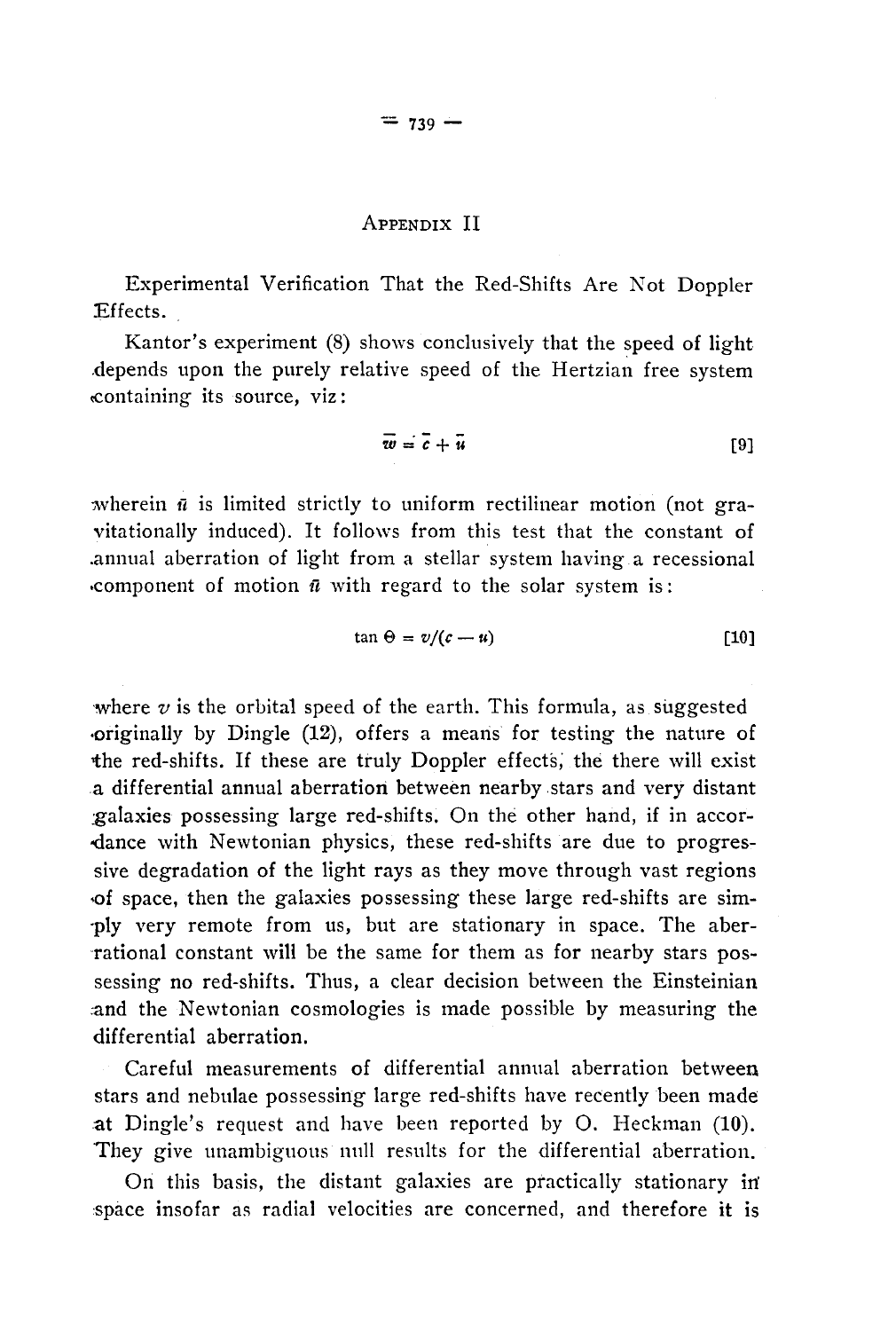certain that the red-shifts are not Doppler effects, and must be assigned a different cause.

## APPENDIX III

Proof that Hertzian Mechanics Predicts Nuli DeSitter Effects. Kantor's experimental results  $(8)$  show under the above restrictions. that the speed of light is vectorially additive with the speed of its. source, thus invalidating the Einstein composition of velocities and. the principle of Lorentz covariance. On this basis alone, the relativistic cosmologies must be abandoned. Nevertheless, the Einsteinists. are questioning Kantor's experimental results because of DeSitter's binary star argument, under which the speed of light is independentof the motion of its source. Needless to say, to question experimental results on the basis of sheer hypothesis is completely unscientific ; what should be questioned here is DeSitter's logic, wherein he violated the four philosophical rules of reasoning.

According to W. Pauli (13), DeSitter came to the following conclusion: «If the velocity of light were not assumed constant, then for circular orbits of spectroscopic twin stars the time dependence of the Doppler effect would correspond to that of an eccentric orbit.. Since the actual orbits have very small eccentricity, this leads one to conclude that the velocity of light is, to a large degree, independent of the velocity *v* of the twin star... It can then be safely said" that the postulate of the constancy of the velocity of light has been proved to be correct.»

De Sitter's argument proves nothing, because he neglected the effect on the speed of light of the gravitational field that causes the orbital velocity *v* of the twin star in tne first place. Let us see what actually happens when the field is taken into account :

The Newtonian law of universal gravitation governs all natural phenomena in proportion to the masses, and light has the mass,  $m = h \sqrt{c^2}$ . Let us assume that a ray of light is emitted from a twin star, orbiting about the stellar center of mass at  $r_0$ , in a perfect circle. We select polar coordinates to describe the motion. The ray is detected at  $r_1$  in the solar system, which is moving at the relative speed  $u$  with respect to the binary stellar system. The actual path of the ray will be of finite width, and the wavelets, in order to be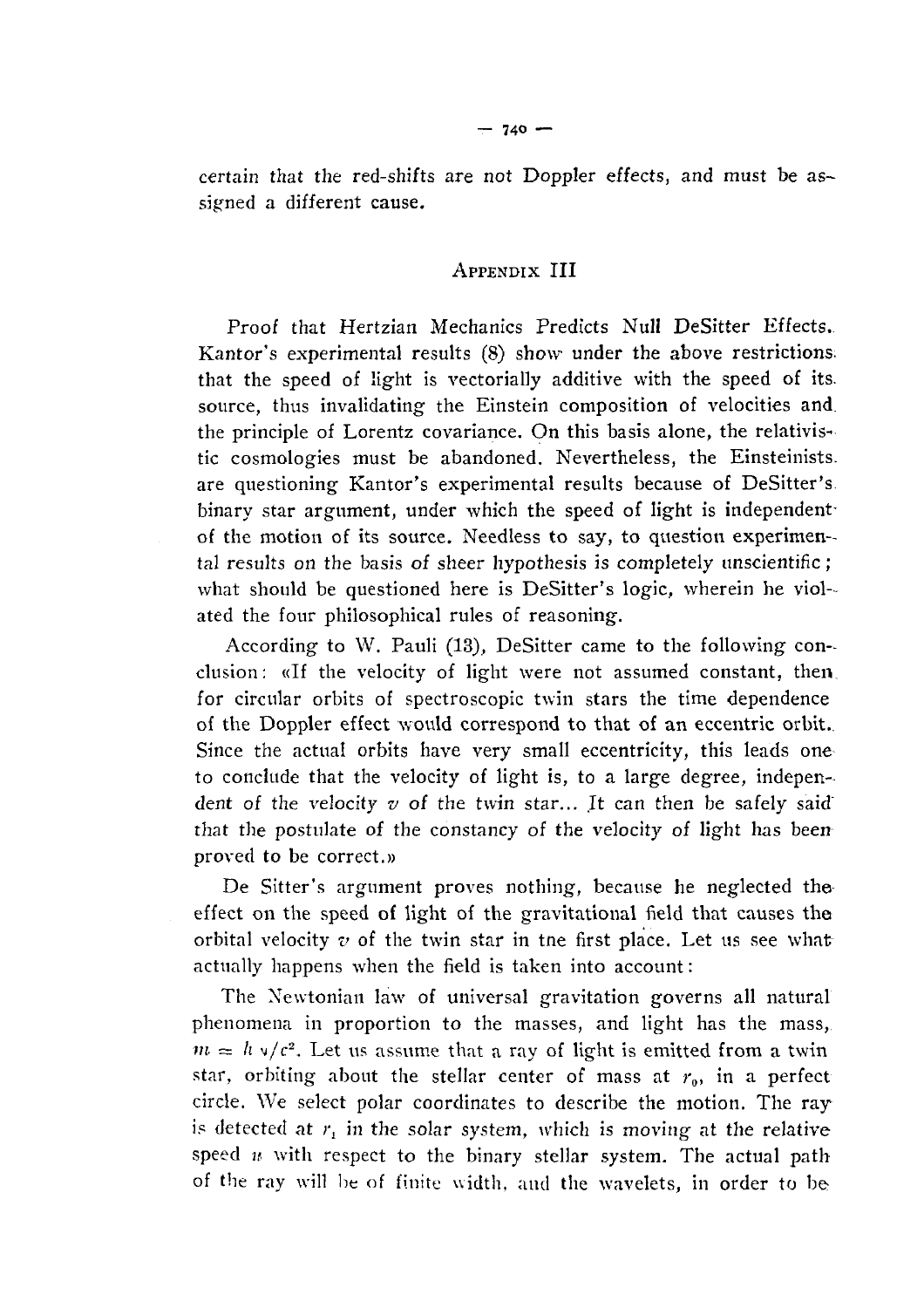detected at  $r_1$  after traversing all the paths immediately adjacent to the most direct one, must all arrive in phase. In other words, for constructive interference at  $r_1$ , the number of waves along the path,  $r<sub>0</sub>$  to  $r<sub>1</sub>$ , must be independent of small variations in the path. The  $r_1$ action integral,  $\int d\,s/\lambda$ , must be of stationary value, and the Hert-'« zian variational principle yields for this condition,

$$
\delta \int_{t_0}^{t_1} ds/\lambda = 0
$$

Now it is shown in the textbooks on mechanics that a sufficient condition for extremalizing this integral is that,

$$
\frac{d}{dt}\left(\frac{\partial L}{\partial q \, i}\right) - \frac{\partial L}{\partial q \, i} \equiv 0
$$

In polar coordinates, the Lagrangian equations for the motion of the light ray are

$$
\frac{d}{dt}(m\dot{r}) - m\,r\,\dot{\theta}^2 + \frac{d\,\phi}{dr}(r) = 0\tag{11}
$$

and

$$
\frac{d}{dt}(m\,r^2\,\dot{\theta})=0\qquad \qquad [13]
$$

The second equation may be integrated immediately:  $m r^2 \dot{\Theta} =$  $=$  constant. This is simply the law of conservation of angular momentum. The constant value equals  $m V_0 r_0$ , where  $V_0$  and  $r_0$  are the orbital speed and orbital radius, respectively, of the twin star. The product,  $V r$ , is therefore a constant, and so when the light ray reaches  $r_1$ , an almost infinite distance from the binary system, conserving its angular momentum as it travels, its component of motion, V, corresponding to the orbital velocity vanishes.

In [11], the centrifugal force acting on the light at the point of emission,  $m r_{\scriptscriptstyle{\theta}} \, \Theta_{\scriptscriptstyle{\theta}}^{-2}$ , due to the star's orbit, is exactly counterbalanced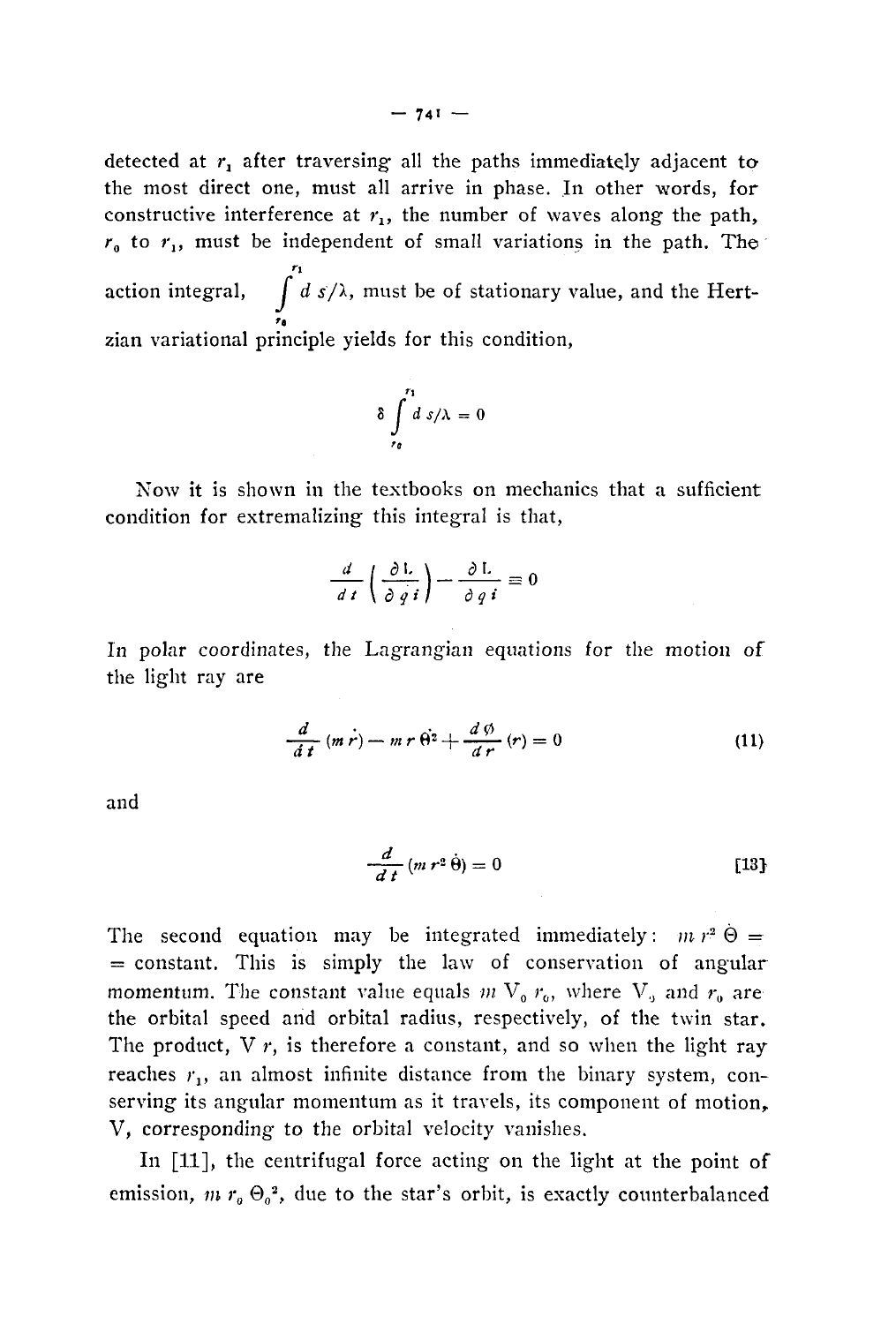by the centripetal force of gravity,  $\frac{d\phi}{dr}(r)$ , since spectroscopic binary orbits are almost perfect circles. By/canceling these equal terms in [11]:

$$
\frac{d}{dt}(m\dot{r}) = 0
$$
 [13]

so that with respect to the center of mass of the binary system, *r* is a constant. We can immediately identify *r* with the measured speed of light, *c.* Thus, relative to the center of mass of the binary system, the light ray will follow a curved trajectory, being emitted with the velocity,  $\bar{c}$  + V, and losing the component V, as it travels, so that its terminal velocity outside of the gravitational field is always *c.* With respect to the solar system, however, this light ray will travel with the velocity,

$$
\bar{c} + \bar{u},
$$

where  $\bar{u}$  is the relative velocity of the binary stellar system, and this speed will be the same whether the twin star was approaching or receding in its orbit at the instant of emission.

It is thus seen that De Sitter's argument which supposedly supports Einstein's second postulate is based upon mistaken reasoning and fails in fact to tell us anything about how light is propagated.

Under Hertzian mechanics, then, the time-dependence of the Doppler effects from spectroscopic binaries will correspond to circular orbits and will not exhibit the spurious eccentricities that Pe Sitter claimed. The Doppler effects themselves, however, will depend upon the orbital velocities of the twin stars, because from the Hertzian fundamental principle we have already seen (14) that :

$$
\lambda = \lambda_0 \left( \sqrt{1 + V^2/c^2} - \frac{V}{c} \cos \varphi \right), \tag{14}
$$

where V is the purely relative motion between us and the twin star, and where  $\lambda$  is the Doppler effect that is *observed* at the angle  $\phi$  to the relative motion.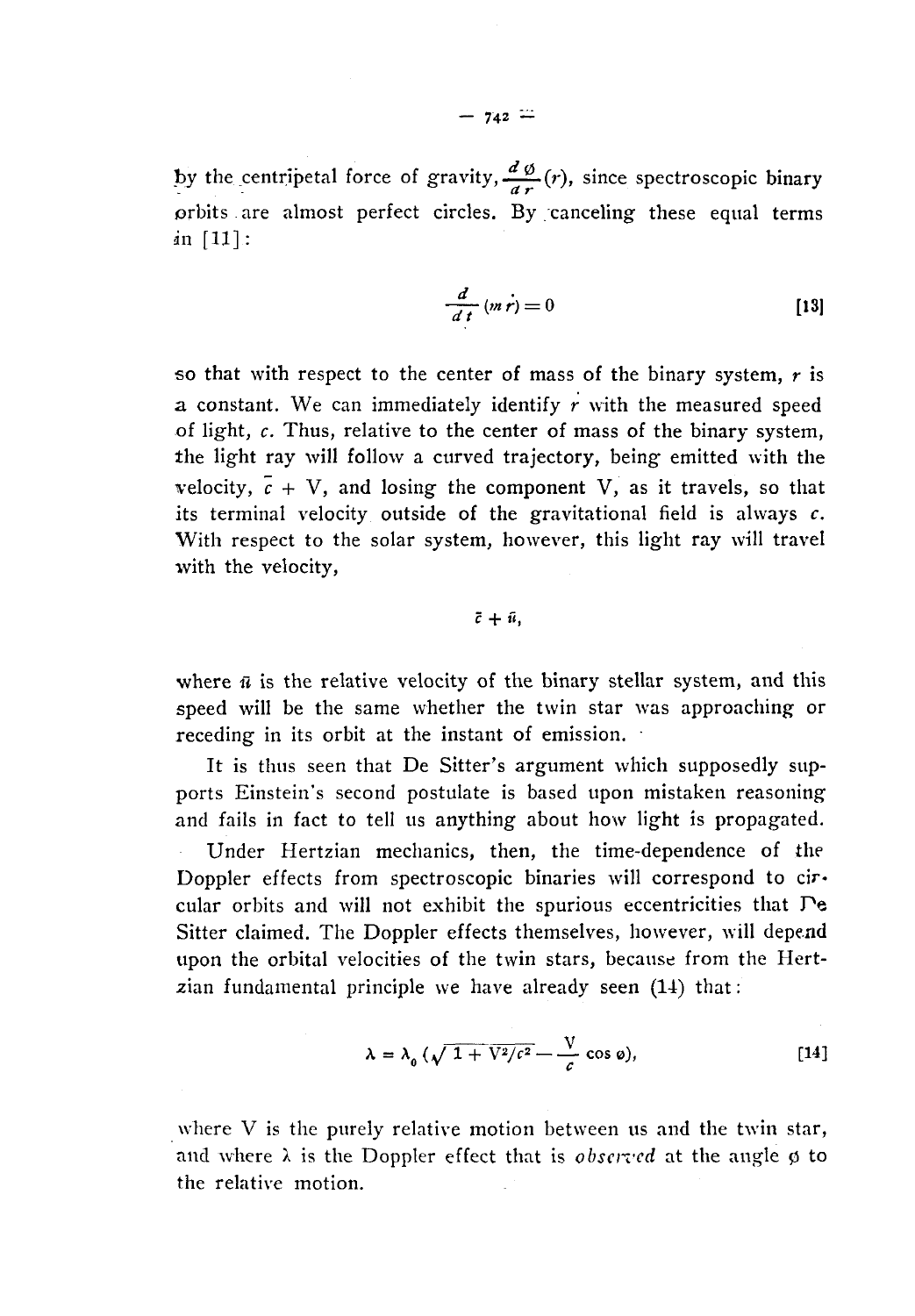#### SUMMAR Y

Over 250 years ago, Newton described the Universe as stable, infinite, and threedimensional With the recent discovery of «neutron star» explosions, the Newtonian cosmology becomes of first importance. Herein, it is shown that «neutrino» energy which fills space as a result of nuclear beta-decays and the degradation of light-rays known as red-shifting, causes the «neutron star» explosions. These explosions serve to create virgin hydrogen from dead stellar material and to distribute it as cosmic ladiation all over the Universe for the continuous creation of new stars. Thus, the Universe is eternal and will never «run down».

The Newtonian cosmology is based upon the Hertzian fundamental principle of mechanics: *Every free system persists in its state of rest or of uniform motion in a straightest path.* As applied herein to the Universe, this law predicts the redshiftluminosity relationship for distant galactic clusters that has actually beea observed. The red-shifts turn out to be energy degradations inherent to the propagation of light, and certainly are not related to Doppler effects as claimed by others. They demonstrate that the Universe is stable and non-expanding, homogeneous, infinite, and eternal.

#### ACKNOWLEDGEMENT

I am deeply indebted to Professor Julio Palacios for stimulating discussions concerning the material appearing in this manuscript, and for his careful corrections of the proofs.

#### BIBLIOGRAPH Y

- (1) SIR ISAAC NEWTON: *Letter 1 to Mr. Bentley at the Palace at Worcester.* (See «Sir Isaac Newtons" Papers & Letters», I. Bernard Cohen, Harvard University Press, 1958.)
- (2) P. M. RAPIER: *The Metaphysical Universe.* «ADI Document *J* 7605», dollars 2.50 per copy, c/c The Chief, Photoduplication Service, Library of Congress, Washington, D. C.
- (3)  $-$  The Origin of the Elements, «ADI Document  $\sqrt{6428}$ », dollars 1.25 per copy, c/c The Chief Photoduplication Service, Library of Congress, Washington, D. C.
- (4) ALBERT EINSTEIN: *The Meaning of Relativity,* p. 128, Princeton Press 1956.
- (5; *The Rapier Effect.* «Science», V. 145, p. 1154, Oct 23, 1959.
- (<i; P. M. RAPIER: *The Relativity of Sir Isaac Newton.* «Rev. R. Acad. de Cien cias», Madrid, tomo LVI, cuad. l.°, pp. 1-12. Jan. 1962.
- (7) I. I. RABI: *Atomic Structure,* pp. 45-6, from «Recent Advances in Science». Science Editions, Incorporated, New York (1961).